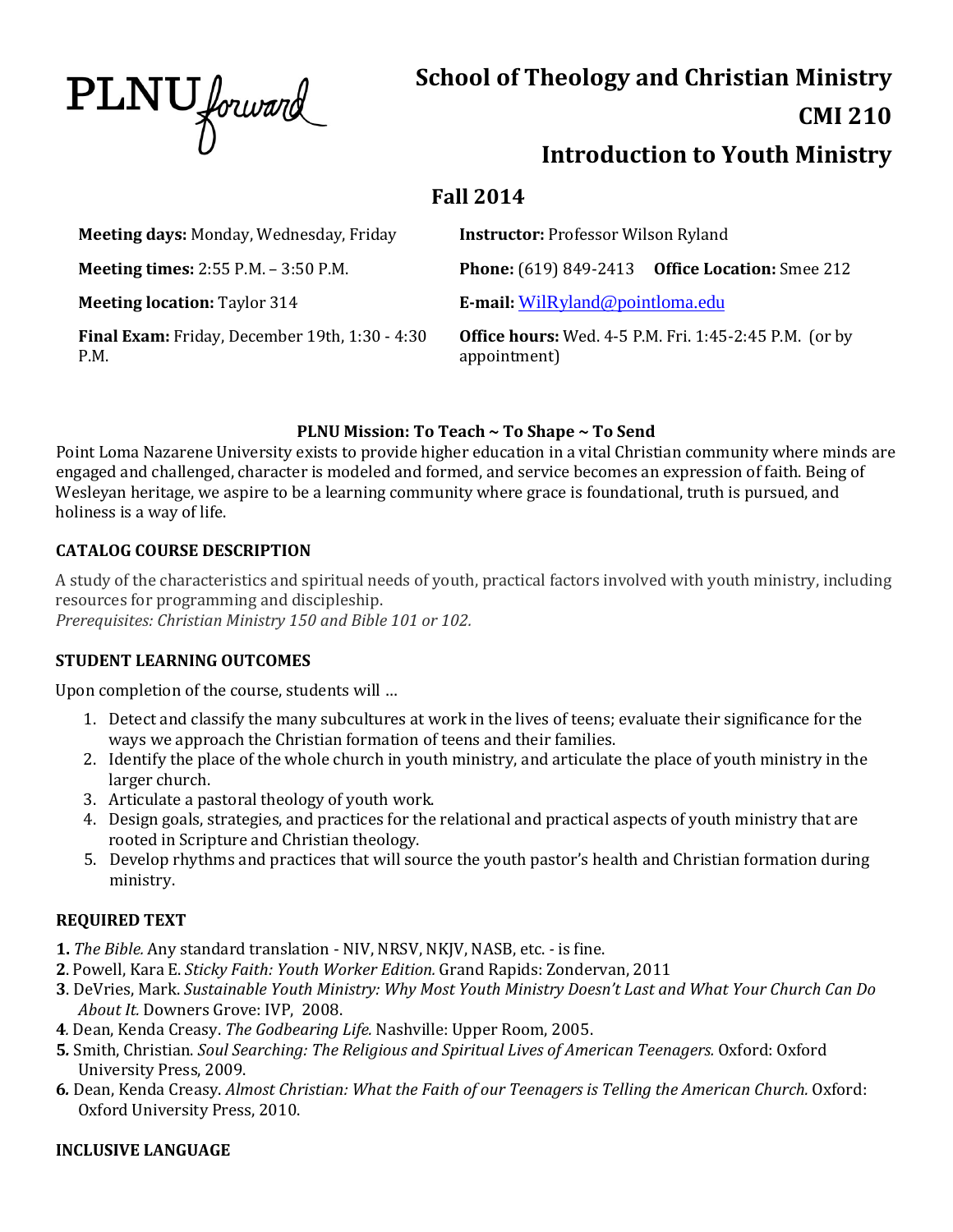The School of Theology and Christian Ministry is committed to the equality of women and men. Recognizing that people have often used the English language in ways that imply the exclusion or inferiority of women, the school urges students, faculty, and staff to avoid sexist language in public discourse, in classroom discussion, and in their writings. Thus, terms like "man" or "mankind" or the pronoun "he," should not be used to refer to all humans. Instead "humanity," "humans," and "he or she" better acknowledge women as full persons.

#### **ACADEMIC ACCOMMODATIONS**

While all students are expected to meet the minimum academic standards for completion of this course as established by the instructor, students with disabilities may require academic accommodations. Once the student has filed with the Disability Resource Center (DRC), and has spoken to the professor, the instructor will follow the accommodations that the DRC recommends for the student. For more information, see Academic Policies in the undergrad student catalog.

The PLNU Tutorial Center is available free of charge for all current, undergraduate PLNU students. It offers tutoring for most subjects, as well as for general help with paper editing, study skills, etc. The Tutorial Center is located on the south end of Bond Academic Center. The Tutorial Center (TC) is open Monday-Thursday from 8 A.M. until 9 P.M. and Friday from 8 A.M. to 3 P.M. (\*Note: TC is closed during chapel and 5-6 P.M. every evening.) Tutoring is available by appointment only, which must be made at least one day in advance. Appointments may be arranged in person at the Tutorial Center, over the phone at (619) 849 2593, or via email at [TutorialServices@pointloma.edu.](mailto:TutorialServices@pointloma.edu)

#### **FERPA POLICY**

In compliance with federal law, neither PLNU student ID nor social security number should be used in publicly posted grades or returned sets of assignments without student written permission. This class will meet the federal requirements by distributing all grades and papers individually. Also in compliance with FERPA, you will be the only person given information about your progress in this class unless you have designated others to receive it in the "Information Release" section of the student portal. See Policy [Statements](http://www.pointloma.edu/experience/academics/catalogs/undergraduate-catalog/policy-statements) in the undergrad student catalog.

#### **COURSE ASSIGNMENTS & REQUIREMENTS**

#### Attendance & Participation:

At the beginning of each class, you will hand in 3 questions regarding that day's reading. This is how attendance will be tracked. Good questions will give you full credit for participation. "Bad" questions are defined as ones obviously not drawn from critical reflection on the reading.

We will also take 2 on-site trips to visit a youth pastor and tour their facilities. I will work with the class as best I can regarding schedules and transportation, but you are expected to make necessary arrangements on your end to attend.

Any absences, approved or otherwise, will be subject to the policies established by PLNU catalog [\(Academic](http://www.pointloma.edu/experience/academics/catalogs/undergraduate-catalog/point-loma-education/academic-policies) [Policies\)](http://www.pointloma.edu/experience/academics/catalogs/undergraduate-catalog/point-loma-education/academic-policies): "Whenever the number of accumulated absences in a class, for any cause, exceeds ten percent of the total number of class meetings, the faculty member has the option of filing a written report to the Vice Provost for Academic Administration which may result in de-enrollment, pending any resolution of the excessive absences between the faculty member and the student. If more than 20 percent of the total number of class meetings is reported as missed (three weeks or longer in a semester-long course), the faculty member or Vice Provost for Academic Administration may initiate the student's de-enrollment from the course without advance notice to the student."

#### Written Responses: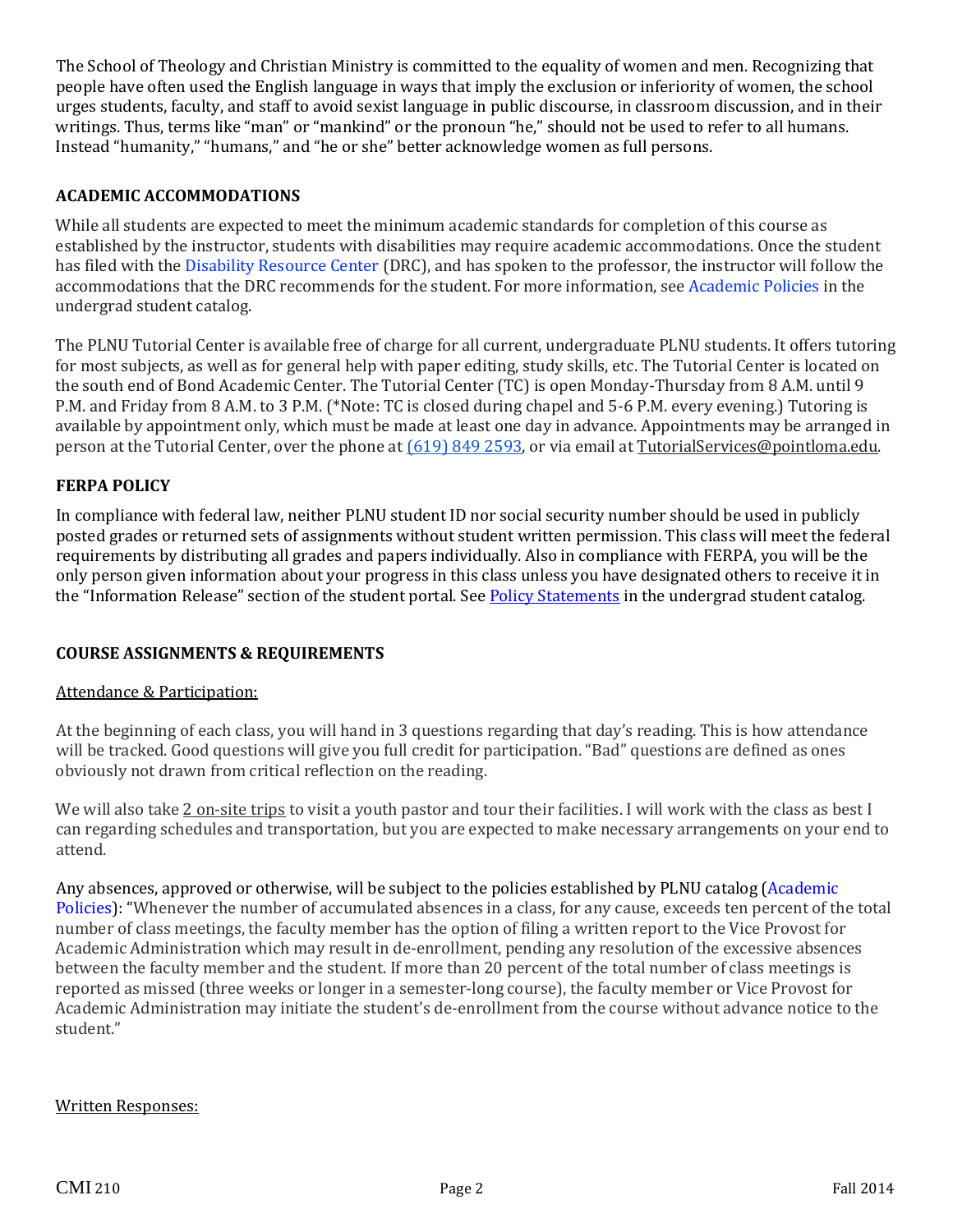I will present 2 or 3 case studies twice during the semester. We will read the case study together well before the assignment is due and discuss the practical and theological issues at work in the scenarios. You will pick 1 case study and say, in 300-500 words, what you would do in that ministry situation and why. I will be looking for you to include scripture, class discussions, and the readings in your responses. Due October 1, November 14.

#### Midterm: (example

A 1 page initial theology of ministry. This is the kind of document you will continue to develop throughout your academic career and eventually use when interviewing for a position in a local church. Examples will be presented and discussed before you start writing your own. Due October 22nd.

#### Final Project:

This will consist of 5 interrelated parts: 1) Expand and revise your theology of ministry (Midterm) to 1-1/2 pages, showing understanding and critical engagement with all class discussions and materials. 2) Describe in 1/2 page a ministry context you are currently working in, or could see yourself working in. 3) Grounded in your understanding of the purpose of ministry, present a 1/2 page vision for an event, program, or ministry initiative you would like to lead in that context. 4) Draw up a projected budget for said event, program, or initiative.

#### Parts 1 - 4 will be due at the beginning of class on Friday, December 12th.

Part 5: On the day of the final, we will hold a mock church board meeting. There, you will present your vision and rationale, then ask for the needed funds. Also, you will have a great time (if you come prepared).

An initial idea for this project will be due November 21, so I can give feedback and point you to further resources.

#### **ASSESSMENT AND GRADING**

This class is designed to help you develop a passion and vision for pastoral work in the diverse and often dizzying context of our families, churches, and larger culture. Two minutes on Google or playing with apps and you will have more resources claiming to help you with this work than you can handle. You don't need to know how to find material for ministry in our world; you need to know how to evaluate the worth of a resource and the skills to apply it to your actual ministry. Therefore, the main factors I look for in grading are geared toward helping you sharpen these skills. They are: (1) ability to demonstrate an understanding of the material we engage in class and the readings; (2) some critical reflection - you don't just tell me "so-and-so said 'this' and 'that'" - but that you engage in assessing the value of what was said; (3) ability to think about how the material would work in the larger contexts of the whole church and our culture.

If you do these things inconsistently, you should expect a "C" - which means average, or satisfactory work. If you do these things with consistency, you can expect a "B". If you demonstrate you have put time and effort into doing these things with excellence, you can expect an "A".

| <b>Assessment Item</b>     | % of Total GRADE               |  |
|----------------------------|--------------------------------|--|
| Attendance & Participation | 30% (equivalent to 300 points) |  |
| <b>Written Responses</b>   | $20% = 200$ points             |  |
| Midterm Examination        | $20% = 200$ points             |  |
| Final Examination          | $30\% = 300$ points            |  |

*Letter grades will be assigned according to the following scale:*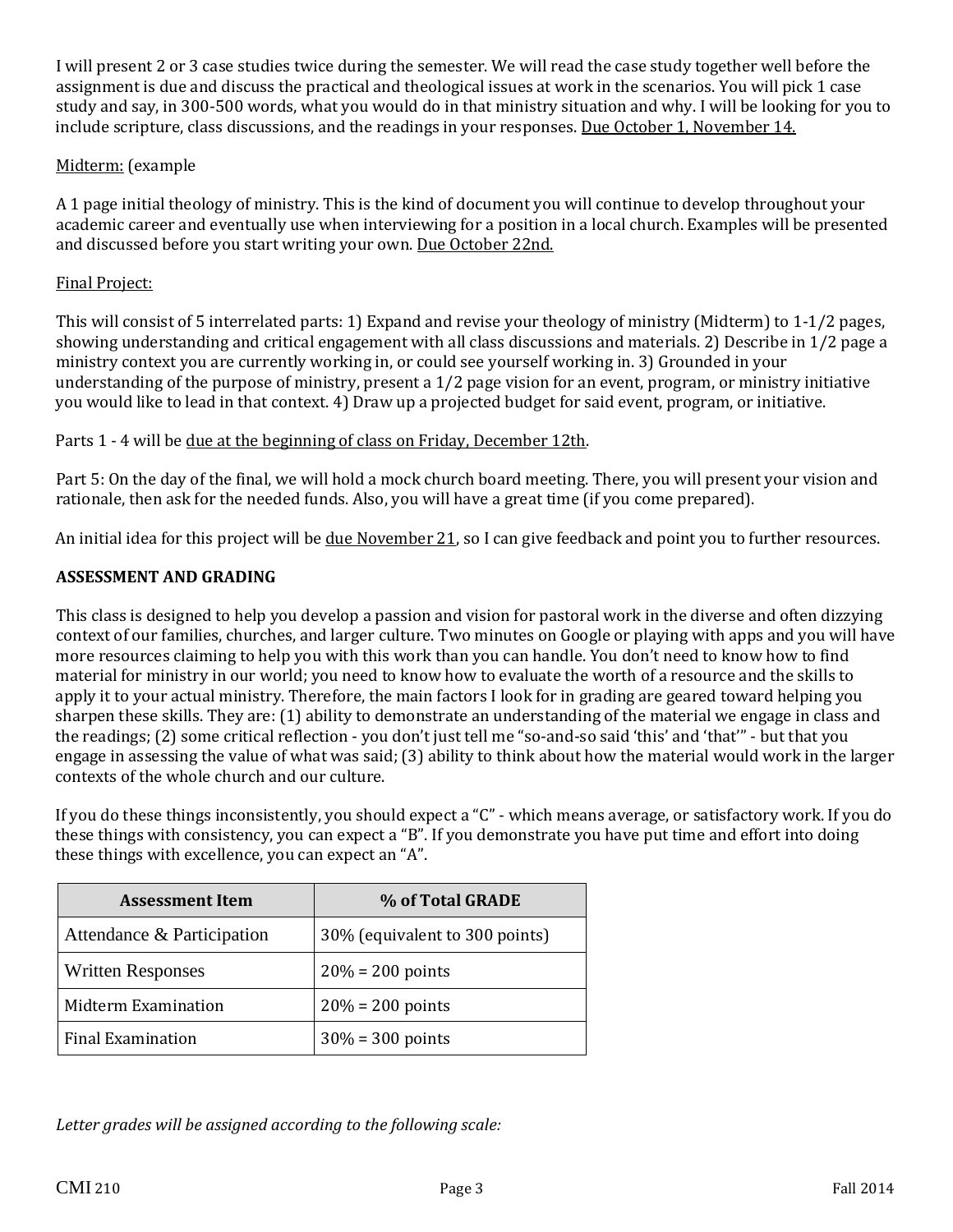| <b>Points</b> | Grade | <b>Points</b> | Grade |
|---------------|-------|---------------|-------|
| 93-100%       | А     | 73-76%        | C     |
| 90-92%        | А-    | 70-72%        | $C-$  |
| 87-89%        | B+    | 67-69%        | $D+$  |
| 83-86%        | B     | 63-66%        | D     |
| 80-82%        | B-    | 60-62%        | D-    |
| 77-79%        | $C+$  | 59% and below | F     |

### **INCOMPLETES AND LATE ASSIGNMENTS**

All assignments are to be submitted/turned in by the beginning of the class session when they are due. If a student misses a class session for a school-approved reason, s/he must notify the professor in advance and take the responsibility of initiating the make-up work.

### **ACADEMIC DISHONESTY (i.e., cheating or plagiarism)**

The university catalog states exactly what constitutes a breach of **[Academic](http://catalog.pointloma.edu/content.php?catoid=8&navoid=864%2523Academic_Honesty) Honesty**. These include cheating, plagiarism, falsification, aiding academic dishonesty, and malicious intent. The PLNU catalog includes lengthy descriptions of each, which each student should read for greater understanding because the stated response policy of the university is the policy of this professor. An incident of academic dishonesty will result in failure of the assignment (at minimum) and possibly failure of the course.

| Week         | Date and<br><b>Topic</b>         | <b>Reading/Topic</b>                                                                                                 | <b>Assignments</b>     |
|--------------|----------------------------------|----------------------------------------------------------------------------------------------------------------------|------------------------|
|              | Sept. 3<br>Sept. 5               | <b>Introductions</b><br>Colossians                                                                                   |                        |
| $\mathbf{2}$ | Sept. 8<br>Sept. 10<br>Sept. 12  | The Godbearing Life: Preface and<br>Introduction<br>The Godbearing Life: Chapter 1<br>The Godbearing Life: Chapter 2 |                        |
| 3            | Sept. 15<br>Sept. 17<br>Sept. 19 | The Godbearing Life: Chapter 3<br>The Godbearing Life: Chapter 4<br>The Godbearing Life: Chapter 6                   |                        |
| 4            | Sept. 22<br>Sept. 24<br>Sept. 26 | The Godbearing Life: Chapter 7<br>Soul Searching: Chapter 1<br>Soul Searching: pages 127 - 156                       |                        |
| 5            | Sept. 29<br>Oct. 1<br>Oct. 3     | Soul Searching: pages 156 - 171<br>Soul Searching: pages 172 - 192, 259 -<br>264<br>Sticky Faith: Chapter 1          | Written Response 1 Due |